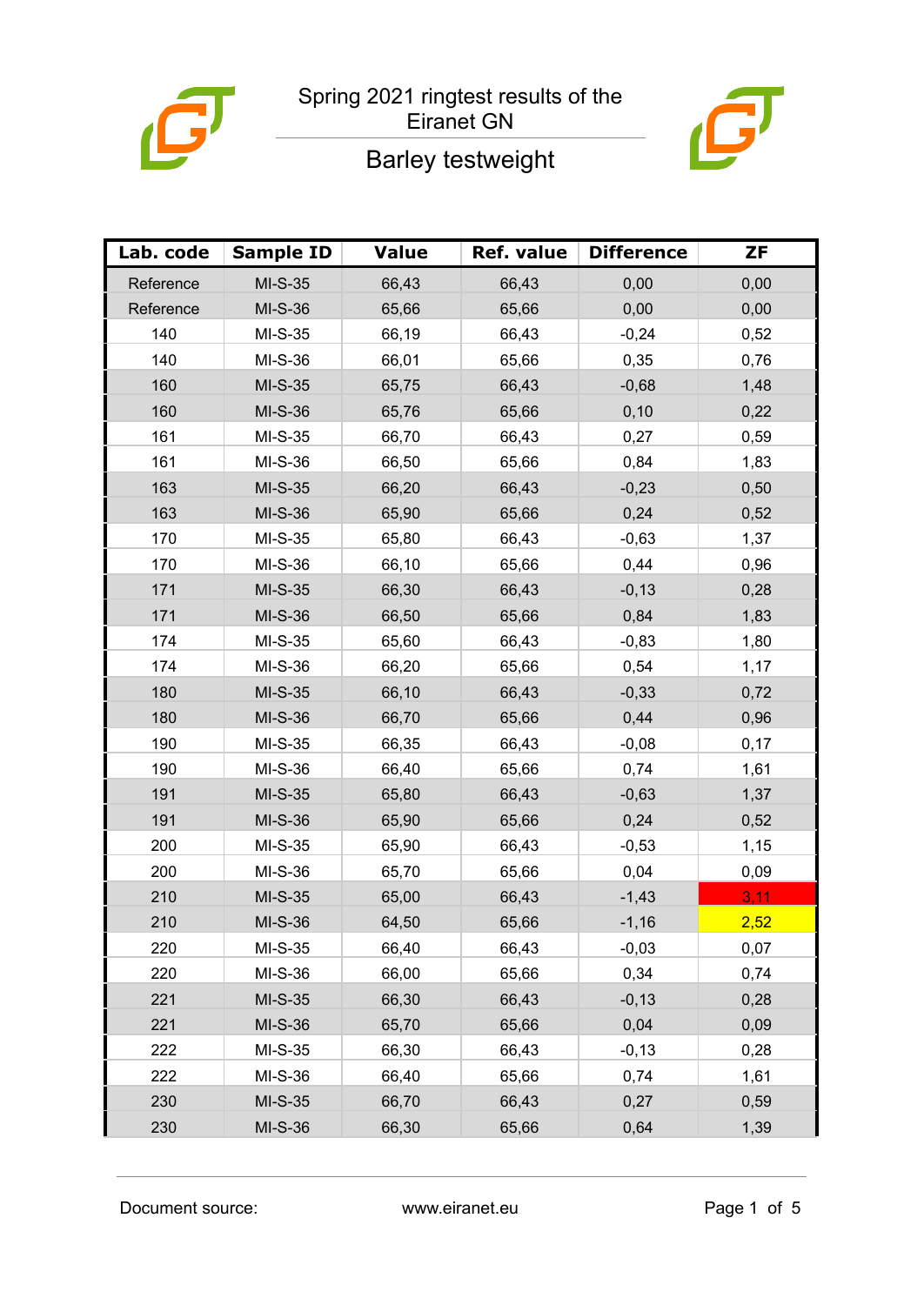



## Barley testweight

| 251 | MI-S-35   | 66,00 | 66,43 | $-0,43$ | 0,93 |
|-----|-----------|-------|-------|---------|------|
| 251 | MI-S-36   | 66,10 | 65,66 | 0,44    | 0,96 |
| 253 | MI-S-35   | 66,10 | 66,43 | $-0,33$ | 0,72 |
| 253 | MI-S-36   | 65,90 | 65,66 | 0,24    | 0,52 |
| 254 | MI-S-35   | 66,30 | 66,43 | $-0,13$ | 0,28 |
| 254 | MI-S-36   | 66,00 | 65,66 | 0,34    | 0,74 |
| 255 | MI-S-35   | 66,60 | 66,43 | 0,17    | 0,37 |
| 255 | MI-S-36   | 66,50 | 65,66 | 0,84    | 1,83 |
| 256 | MI-S-35   | 66,40 | 66,43 | $-0,03$ | 0,07 |
| 256 | MI-S-36   | 65,90 | 65,66 | 0,24    | 0,52 |
| 261 | $MI-S-35$ | 66,21 | 66,43 | $-0,22$ | 0,48 |
| 261 | MI-S-36   | 66,19 | 65,66 | 0,53    | 1,15 |
| 270 | MI-S-35   | 66,20 | 66,43 | $-0,23$ | 0,50 |
| 270 | MI-S-36   | 66,70 | 65,66 | 1,04    | 2,26 |
| 271 | MI-S-35   | 66,00 | 66,43 | $-0,43$ | 0,93 |
| 271 | MI-S-36   | 66,60 | 65,66 | 0,94    | 2,04 |
| 272 | MI-S-35   | 66,10 | 66,43 | $-0,33$ | 0,72 |
| 272 | MI-S-36   | 66,20 | 65,66 | 0,54    | 1,17 |
| 274 | $MI-S-35$ | 66,05 | 66,43 | $-0,38$ | 0,83 |
| 274 | MI-S-36   | 66,44 | 65,66 | 0,78    | 1,70 |
| 280 | MI-S-35   | 66,60 | 66,43 | 0,17    | 0,37 |
| 280 | MI-S-36   | 66,1  | 65,66 | 0,44    | 0,96 |
| 282 | MI-S-35   | 66,10 | 66,43 | $-0,33$ | 0,72 |
| 282 | MI-S-36   | 66,20 | 65,66 | 0,54    | 1,17 |
| 283 | MI-S-35   | 66,20 | 66,43 | $-0,23$ | 0,50 |
| 283 | MI-S-36   | 66,60 | 65,66 | 0,94    | 2,04 |
| 284 | MI-S-35   | 66,60 | 66,43 | 0,17    | 0,37 |
| 284 | MI-S-36   | 66,50 | 65,66 | 0,84    | 1,83 |
| 290 | MI-S-35   | 65,90 | 66,43 | $-0,53$ | 1,15 |
| 290 | MI-S-36   | 65,80 | 65,66 | 0,14    | 0,30 |
| 291 | MI-S-35   | 66,30 | 66,43 | $-0,13$ | 0,28 |
| 291 | MI-S-36   | 66,00 | 65,66 | 0,34    | 0,74 |
| 293 | MI-S-35   | 66,00 | 66,43 | $-0,43$ | 0,93 |
| 293 | MI-S-36   | 65,90 | 65,66 | 0,24    | 0,52 |
| 300 | $MI-S-35$ | 66,40 | 66,43 | $-0,03$ | 0,07 |
| 300 | MI-S-36   | 65,90 | 65,66 | 0,24    | 0,52 |
|     |           |       |       |         |      |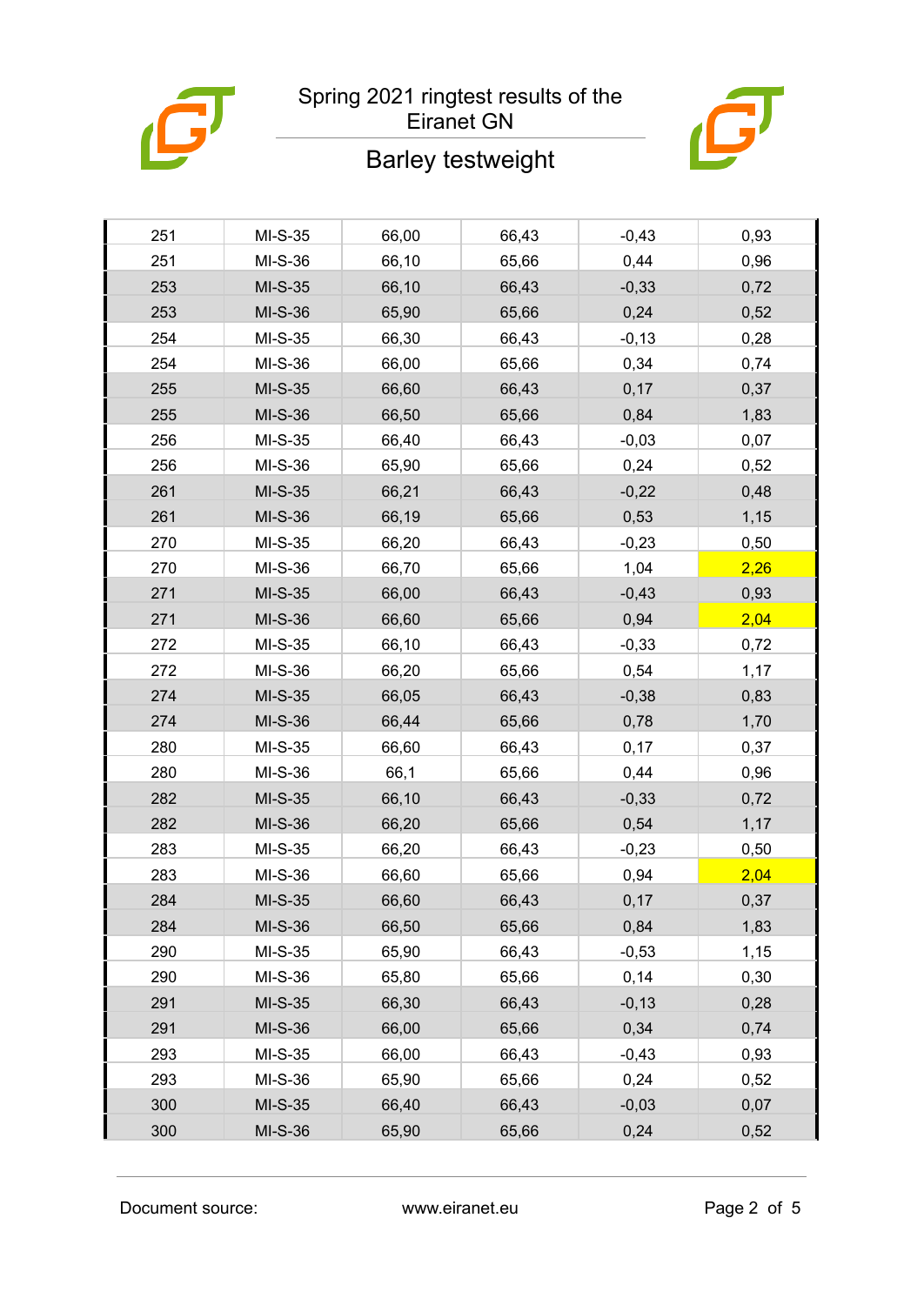

### Barley testweight



| 310 | MI-S-35   | 66,50 | 66,43 | 0,07     | 0, 15 |
|-----|-----------|-------|-------|----------|-------|
| 310 | MI-S-36   | 66,20 | 65,66 | 0,54     | 1,17  |
| 322 | $MI-S-35$ | 67,30 | 66,43 | 0,87     | 1,89  |
| 322 | MI-S-36   | 67,10 | 65,66 | 1,44     | 3,13  |
| 330 | $MI-S-35$ | 66,20 | 66,43 | $-0,23$  | 0,50  |
| 330 | MI-S-36   | 65,70 | 65,66 | 0,04     | 0,09  |
| 331 | MI-S-35   | 66,30 | 66,43 | $-0,13$  | 0,28  |
| 331 | MI-S-36   | 65,60 | 65,66 | $-0,06$  | 0, 13 |
| 372 | MI-S-35   | 65,55 | 66,43 | $-0,88$  | 1,91  |
| 372 | MI-S-36   | 65,44 | 65,66 | $-0,22$  | 0,48  |
| 380 | $MI-S-35$ | 66,00 | 66,43 | $-0,43$  | 0,93  |
| 380 | MI-S-36   | 65,50 | 65,66 | $-0,16$  | 0,35  |
| 382 | $MI-S-35$ | 62,30 | 66,43 | $-4, 13$ | 8,98  |
| 382 | MI-S-36   | 66,00 | 65,66 | 0,34     | 0,74  |
| 401 | MI-S-35   | 66,00 | 66,43 | $-0,43$  | 0,93  |
| 401 | MI-S-36   | 66,10 | 65,66 | 0,44     | 0,96  |
| 406 | MI-S-35   | 66,10 | 66,43 | $-0,33$  | 0,72  |
| 406 | MI-S-36   | 66,00 | 65,66 | 0,34     | 0,74  |
| 407 | $MI-S-35$ | 66,00 | 65,66 | 0,34     | 0,74  |
| 407 | MI-S-36   | 65,80 | 65,66 | 0,14     | 0,30  |
| 430 | MI-S-35   | 66,13 | 66,43 | $-0,30$  | 0,65  |
| 430 | MI-S-36   | 65,91 | 65,66 | 0,25     | 0,54  |
| 440 | MI-S-35   | 65,60 | 66,43 | $-0,83$  | 1,80  |
| 440 | MI-S-36   | 65,70 | 65,66 | 0,04     | 0,09  |
| 450 | $MI-S-35$ | 66,4  | 66,43 | $-0,03$  | 0,07  |
| 450 | MI-S-36   | 66,16 | 65,66 | 0,50     | 1,09  |
| 480 | MI-S-35   | 65,90 | 66,43 | $-0,53$  | 1,15  |
| 480 | MI-S-36   | 65,60 | 65,66 | $-0,06$  | 0,13  |
| 481 | MI-S-35   | 66    | 66,43 | $-0,43$  | 0,93  |
| 481 | MI-S-36   | 65,6  | 65,66 | $-0,06$  | 0,13  |
| 482 | $MI-S-35$ | 66,30 | 66,43 | $-0,13$  | 0,28  |
| 482 | MI-S-36   | 66,10 | 65,66 | 0,44     | 0,96  |
| 483 | MI-S-35   | 66,1  | 66,43 | $-0,33$  | 0,72  |
| 483 | MI-S-36   | 66,2  | 65,66 | 0,54     | 1,17  |
| 490 | MI-S-35   | 66,40 | 66,43 | $-0,03$  | 0,07  |
| 490 | MI-S-36   | 65,30 | 66,43 | $-1,13$  | 2,46  |

Document source: www.eiranet.eu Page 3 of 5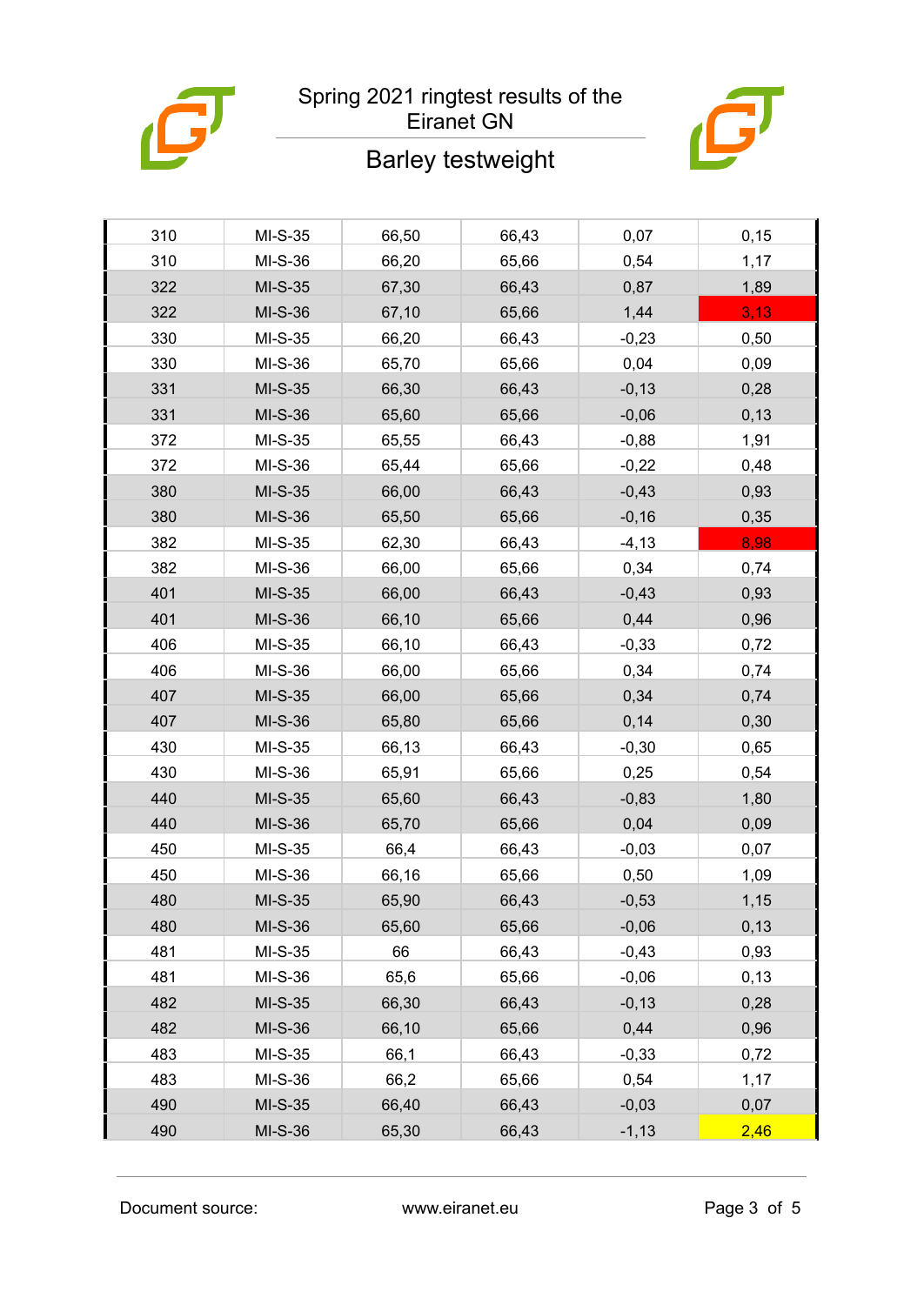



# Barley testweight

| 492 | MI-S-35 | 65,8  | 66,43 | $-0,63$ | 1,37  |
|-----|---------|-------|-------|---------|-------|
| 492 | MI-S-36 | 65,2  | 65,66 | $-0,46$ | 1,00  |
| 493 | MI-S-35 | 66,70 | 66,43 | 0,27    | 0,59  |
| 493 | MI-S-36 | 66,40 | 65,66 | 0,74    | 1,61  |
| 494 | MI-S-35 | 66,4  | 66,43 | $-0,03$ | 0,07  |
| 494 | MI-S-36 | 66    | 65,66 | 0,34    | 0,74  |
| 495 | MI-S-35 | 66,20 | 66,43 | $-0,23$ | 0,50  |
| 495 | MI-S-36 | 65,80 | 65,66 | 0,14    | 0,30  |
| 500 | MI-S-35 | 66,00 | 66,43 | $-0,43$ | 0,93  |
| 500 | MI-S-36 | 65,60 | 65,66 | $-0,06$ | 0,13  |
| 503 | MI-S-35 | 66,10 | 66,43 | $-0,33$ | 0,72  |
| 503 | MI-S-36 | 65,40 | 65,66 | $-0,26$ | 0,57  |
| 504 | MI-S-35 | 66,4  | 66,43 | $-0,03$ | 0,07  |
| 504 | MI-S-36 | 65,8  | 65,66 | 0,14    | 0,30  |
| 530 | MI-S-35 | 66,20 | 66,43 | $-0,23$ | 0,50  |
| 530 | MI-S-36 | 66,00 | 65,66 | 0,34    | 0,74  |
| 550 | MI-S-35 | 66,5  | 66,43 | 0,07    | 0, 15 |
| 550 | MI-S-36 | 65,7  | 65,66 | 0,04    | 0,09  |
| 551 | MI-S-35 | 66,10 | 66,43 | $-0,33$ | 0,72  |
| 551 | MI-S-36 | 66,00 | 65,66 | 0,34    | 0,74  |
| 560 | MI-S-35 | 66,7  | 66,43 | 0,27    | 0,59  |
| 560 | MI-S-36 | 66,5  | 65,66 | 0,84    | 1,83  |
| 640 | MI-S-35 | 65,68 | 66,43 | $-0,75$ | 1,63  |
| 640 | MI-S-36 | 65,66 | 65,66 | 0,00    | 0,00  |
| 660 | MI-S-35 | 66,2  | 66,43 | $-0,23$ | 0,50  |
| 660 | MI-S-36 | 66    | 65,66 | 0,34    | 0,74  |
| 666 | MI-S-35 | 66,80 | 66,43 | 0,37    | 0,80  |
| 666 | MI-S-36 | 66,60 | 65,66 | 0,94    | 2,04  |
| 675 | MI-S-35 | 65,6  | 66,43 | $-0,83$ | 1,80  |
| 675 | MI-S-36 | 65,9  | 65,66 | 0,24    | 0,52  |